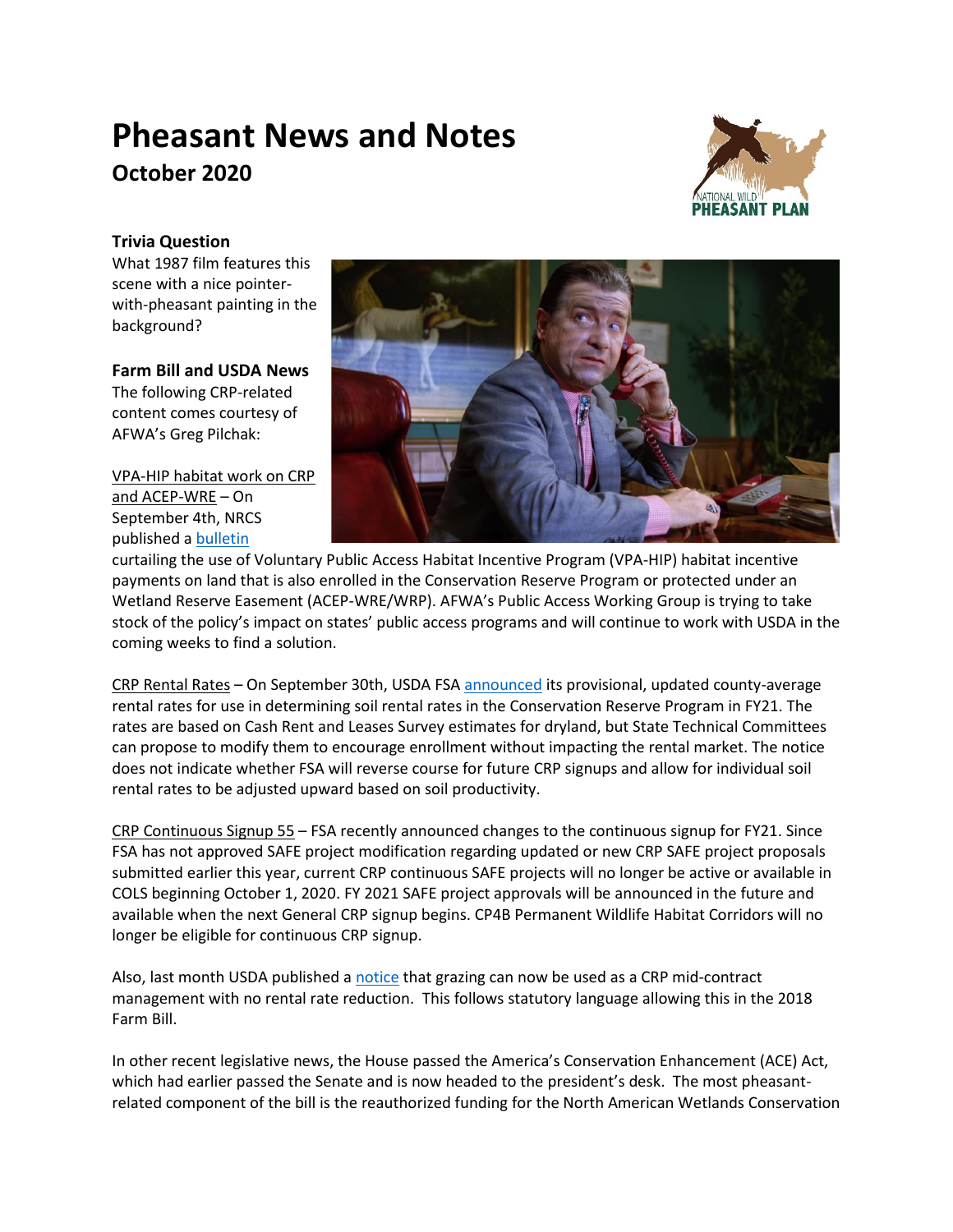Act (NAWCA) at \$60 million annually for the next five years. Management Board member Jim Inglis contributed to an excellent PF video update of this and other recent policy matters[; check it out.](https://www.youtube.com/watch?v=ssa3G5HbNbI&feature=youtu.be)

### **Notes from Around the Pheasant Range**

October is "go time" for pheasant hunting across most of the range, though we have to wait until next month here in the southern Plains. Most states seem fairly optimistic about bird numbers. Pheasants Forever's communications crew does a good job of querying state biologists about their predictions; you can find their assessments [here.](https://pheasantsforever.org/Hunt/State-Forecasts.aspx?_cldee=c3RheWxvckBwaGVhc2FudHNmb3JldmVyLm9yZw%3d%3d&recipientid=contact-b849bae7f13ee811a834000d3a37c0db-b7a299f0910c41ceb52802ec3d357aeb&esid=494fb369-cef9-ea11-a815-000d3a315106) Good luck to everyone hitting the field soon.

Speaking of population predictions, Year Two of our multi-state brood survey assessment is in the books. Zachary Deines, the Iowa State grad student doing the heavy lifting on the project, reports the following:

*"August roadside surveys were conducted on 94 routes by 83 observers across 10 states. Surveys were conducted from July 21st to August 30th and were visited 5 times on average and ranged from 1 to 8 visits. Ring-necked pheasants were observed on 81 routes and at least 1 ring-necked pheasant brood was observed during a survey on 72 routes. A total of 2,875 adult ring-necked pheasants and 1,290 ringnecked pheasant broods were observed. Northern bobwhite were observed on 32 routes and at least one northern bobwhite brood was observed during a survey on 24 routes. A total of 381 adults and 79 northern bobwhite broods were observed. We plan to work with these data this year and start to evaluate factors affecting detection of pheasants and bobwhites from across their range. We don't anticipate any major changes to the protocol for next year, our final year of the study. We will be in touch as we learn from these data and plan for that final year."* Good luck to Zak in wrangling the data, and thanks again to everyone who contributed data and funding to this historic project.

We are anxious to see if the Covid-related surge in fishing license sales will translate to hunting participation increases this fall. Bill Moritz with the Wildlife Management Institute is currently trying to get some early data from the Midwest states concerning small game hunting sales to date, and said he will share the results with us once compiled. I'll pass along anything I hear from him.

In basic science news, [the pheasant genome has now been fully sequenced,](https://pdfs.semanticscholar.org/1723/584f65c3a3aa7d528eb4bfa4708a05dde196.pdf) and different genetic strains of pheasants have [different gut microbiomes.](https://www.frontiersin.org/articles/10.3389/fgene.2020.00859/full) In case you were wondering. Also, cropland continues to [expand](https://www.nature.com/articles/s41467-020-18045-z) into areas particularly valuable to wildlife; thanks to Ryan Heiniger of PF for the heads-up.

Finally, I got a chance to plug our partnership on the "Upland Nation" podcast last week. If you've got an odd hour to kill, you can check it ou[t here.](https://play.google.com/music/listen#/ps/Iwuuou4iumd2g6lum2pjky57nhe)

### **Pheasant-relevant Media**

[North Dakota hunters, landowners clash as pheasant season approaches](https://www.duluthnewstribune.com/northland-outdoors/6675236-North-Dakota-hunters-landowners-clash-as-pheasant-season-approaches) [Changes approved to pheasant hunting in South Dakota](https://www.aberdeennews.com/farm_forum/changes-approved-to-pheasant-hunting-in-south-dakota/article_422c45c2-ef03-11ea-8f54-c729a93681bd.html) [Majority of hunters, mostly from South Dakota, oppose changing current pheasant regulations](https://www.keloland.com/news/capitol-news-bureau/majority-of-hunters-mostly-from-south-dakota-oppose-changing-current-pheasant-regulations/) [OnX and Pheasants Forever unite in the name of public land access](https://www.snewsnet.com/press-release/onx-and-pheasants-forever-unite-in-the-name-of-public-land-access) [Roadside survey tallies gains in North Dakota pheasant, grouse and partridge numbers](https://www.thedickinsonpress.com/northland-outdoors/6661019-Roadside-survey-tallies-gains-in-North-Dakota-pheasant-grouse-and-partridge-numbers) [Good hatch means Minnesota may be flush with pheasants](https://www.mankatofreepress.com/morrison-good-hatch-means-minnesota-may-be-flush-with-pheasants/article_be3e6b68-0524-11eb-ba93-77039d9c225c.html) [More Iowa pheasants, more hunters expected for 2020](https://www.thegazette.com/subject/news/iowa-more-pheasants-hunters-expected-2020-season-20200909) South Dakota's Governor [Noem shoots pheasant in viral video](https://fox28spokane.com/noem-shoots-pheasant-in-viral-video/) [Activists sue U.K. ministers over release of game birds for shooting](https://www.theguardian.com/environment/2020/sep/18/activists-sue-ministers-over-release-of-game-birds-for-shooting) [Game birds 'could wipe out adders in most of Britain within 12 years'](https://www.theguardian.com/environment/2020/oct/01/adder-extinct-across-britain-snake-threat-game-birds-release)